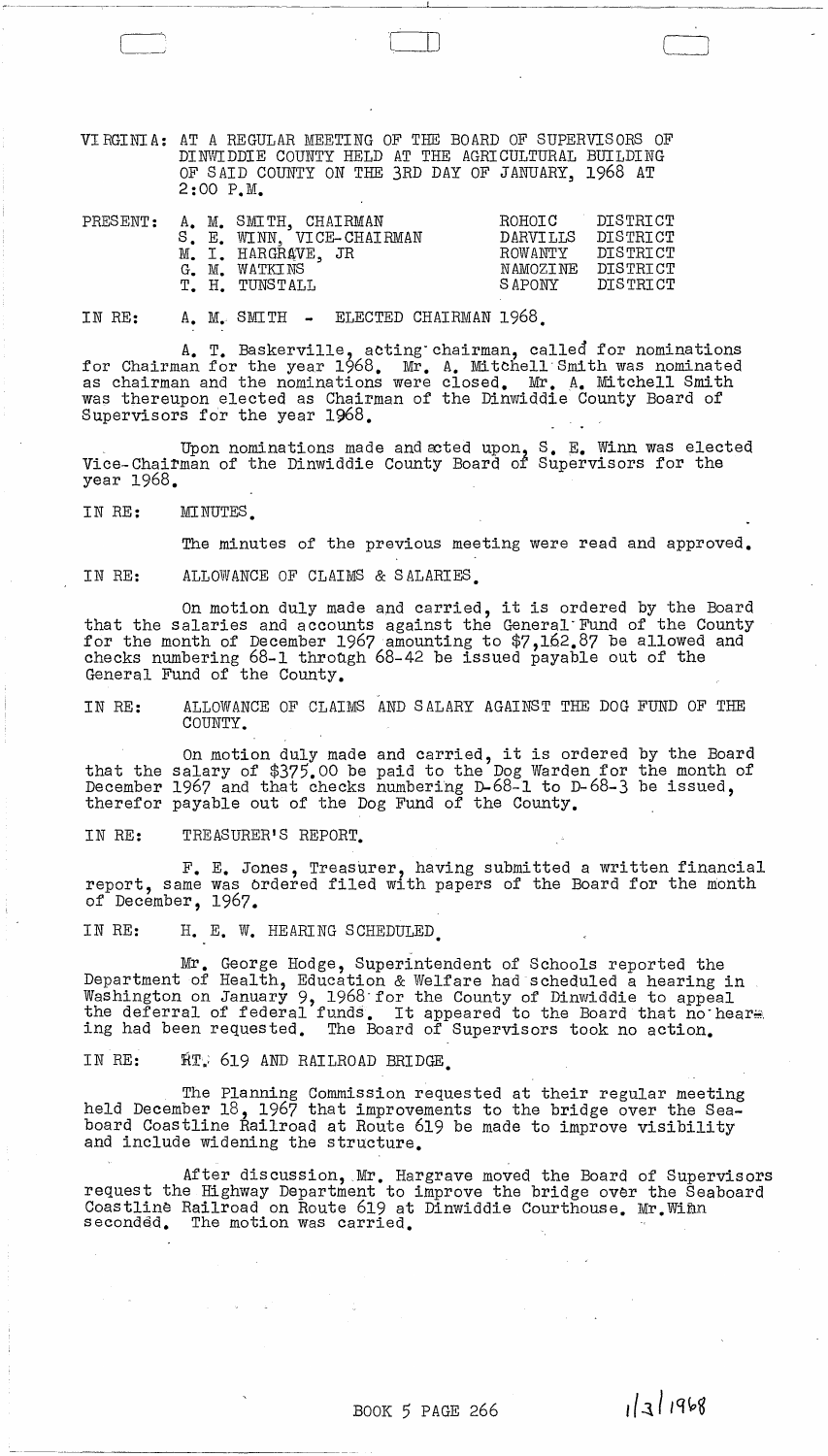IN RE: ANNUAL MEETING WITH HIGHWAY DEPARTMENT FEBRUARY 7, 1968.

Mr. H. A. Fennell, Resident Engineer, Virginia Department<br>of Highways informed the Board the annual meeting between the Highway<br>Department and the Board of Supervisors as required by the Code of Virginia would be held February 7, 1968 at 3:00 P.M. in the Agricultural Building.

IN RE: G. M. WATKINS - APPOINTED TO PLANNING COMMISSION.

Upon motion of Mr. Tunstall, seconded by Mr. Winn and carried Mr. Garland M. Watkins was appointed to the Planning Commission as the representative from the Board of Supervisors for a term to run concurrently with his term on the Board of SUpervisors.

IN RE: A. M. SMITH - APPOINTED DIRECTOR OF CIVIL DEFENSE.

Upon motion of Mr. Winn, seconded by Mr. Hargrave and carried Mr. A. Mitchell Smith was appointed Director of Civil Defense of Dinwiddie County.

IN RE: BUILDING INSPECTOR - BOND REQUIREMENT.

It appeared to the Board no bond for the building inspector was required by the Building Code. Same was discussed and deferred until such time as the Building Code may be amended.

IN RE: NEW JAIL - SHERIFF REQUEST 32 CELL JAIL.

.sheriff A. H. Burton appeared before the Board and requested the Board consider building the 32 cell jail which plans have already been completed and are in the County's possession.

Mr. Hargrave suggested to wait until the General Assembly conwenes and then some financial assistance from the Commonwealth may be received. No action.was taken on this request.

IN RE: RESOLUTION IN APPRECIATION OF SERVICES RENDERED BY MAURICE G. CHANDLER.

WHEREAS, Maurice G. Chandler faithfully served the County of Dinwiddie during the period 1956 through 1967 as a member of the Board of Supervisors,

WHEREAS, the Dinwiddie County Board of Supervisors on this 3rd day of January 1968 is desirous of recognizing and permanently recording this faithful service.

NOW THEREFORE, upon motion duly made, seconded and unanimously voted upon, BE IT RESOLVED that this resolution be, and. the same is hereby approved as evidenced by the signatures of the members of the Board of Supervisors affixed below. The Secretary is directed to deliver this resolution to Maurice G. Chandler and spread a copy upon the minutes of this meeting.

 $\sim$ 

Chairman

 $\sim$   $\sim$ 

A. Mitchell Smith  $M_{\bullet}$  I. Hargrave, Jr. T. H. Tunstall Vice-Chairman . G •. M. Watkins

 $\frac{1}{\sqrt{2}}$ 

S. E. Winn<br>Vice-Chairman

 $\begin{pmatrix} 1 & 1 \\ 1 & 1 \end{pmatrix}$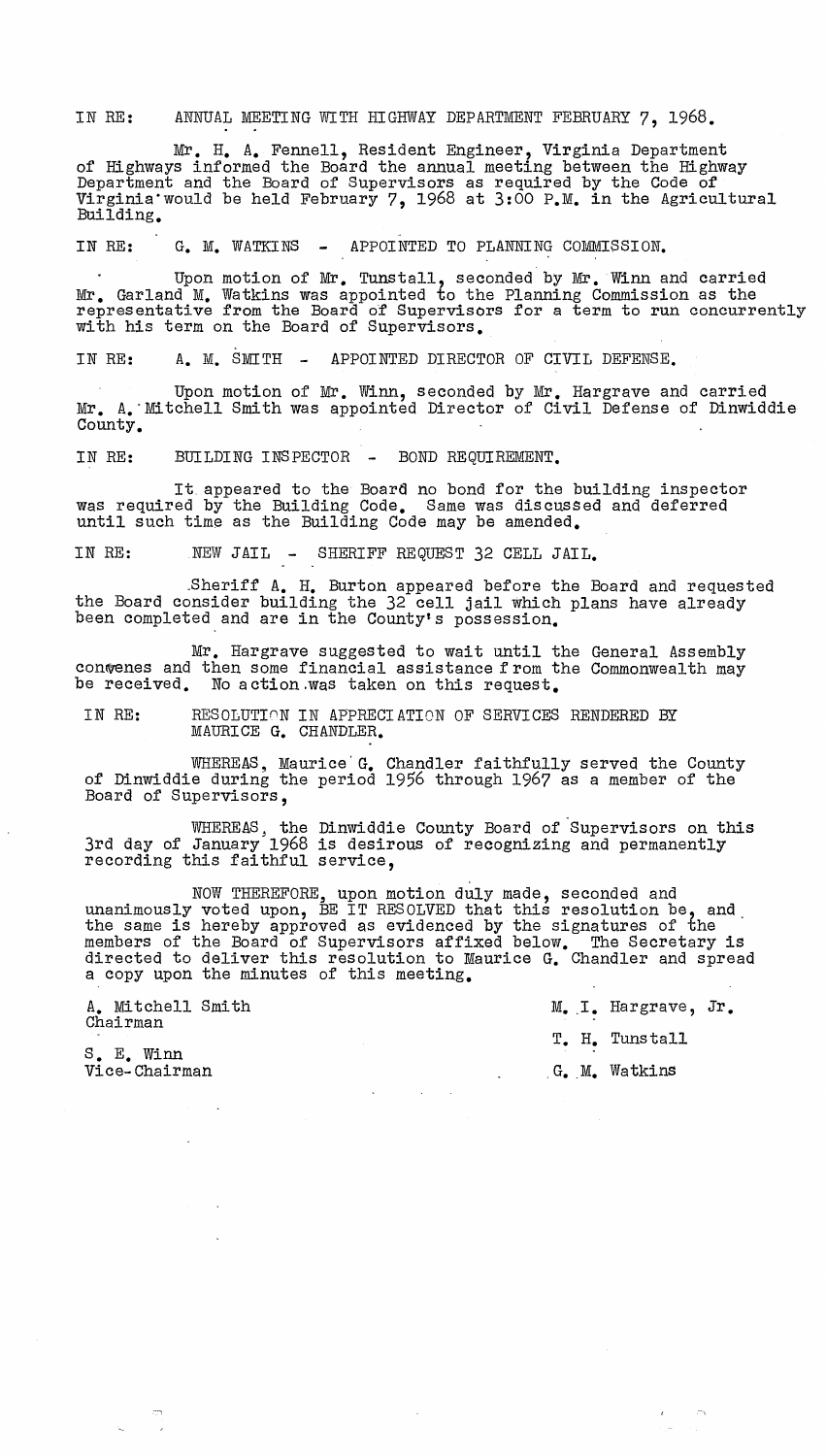IN RE: RESOLUTION IN APPRECIATION OF SERVICES RENDERED BY L. L. MEREDITH.

WHEREAS, L. L. Meredith faithfully served the County of Dinwiddie during the period 1964' through 1967 as a member of the Board of Supervisors,

WHEREAS, The Dinwiddie County Board of Supervisors on this 3rd day of January 1968 is desirous of recognizing and permanently recording this faithful service,

 $\Box$ 

NOW THEREFORE, upon motion duly made, seconded and unanimously voted upon, BE IT RESOLVED that this resolution be, and the same is hereby approved as evidenced by the signatures of the members of the Board of Supervisors affixed below. The Secretary is directed to deliver this resolution to  $E_{\mathbf{L}}$ . If Meredith and spread a copy upon the minutes of this meeting.

A. Mitchell Smith Chairman

M. I. Hargrave, Jr. T. H. Tunstall

S. E. Winn Vice-Chairman G. M. Watkins

IN RE: RESOLUTION IN APPRECIATION OF SERVICES RENDERED BY PAUL E. HAUSER.

WHEREAS, Paul E. Hauser faithfully served the County of Dinwiddie during 1966 and 1967 as a member of the Board of Supervisors,

WHEREAS, the Dinwiddie County Board of Supervisors on this 3rd day of January 1968 is desirous of recognizing and permanently recording this faithful service,

NOW THEREFORE, upon motion duly made, seconded and unanimously voted upon, BE IT RESOLVED that this resolution be, and the same is hereby approved as evidenced by the Signatures of the members of the Board of Supervisors affixed below. The Secretary is directed to deliver this resolution *tb* Raul E. Hauser and spread a copy upon the minutes of this meeting.

| A. Mitchell Smith<br>Chairman |  | M. I. Hargrave, Jr. |  |
|-------------------------------|--|---------------------|--|
|                               |  | T. H. Tunstall      |  |
| S. E. Winn<br>Vice-Chairman   |  | G. M. Watkins       |  |

IN RE: RESOLUTION REQUESTING STATE ASSISTANCE IN JAIL CONSTRUCTION.

Upon motion of Mr. Tunstall seconded by Mr. Hargrave and unanimously carried the following resolution was adopted.

> RESOLUTION OF

DINWIDDIE COUNTY BOARD OF SUPERVISORS

WHEREAS, Dinwiddie  $^{\textrm{C}}$ ounty, together with seventeen other local governments, has had its county, Jogether with Seventeen bulled<br>State agency; and

WHEREAS, Dinwiddie  $C_{\text{ounty}}$ , and the other seventeen local governments aforesaid, are each faced with the task of constructing new jail facilities in accordance with and pursuant to certain standards and criteria established by the State agency aforesaid; and

1/3/1968